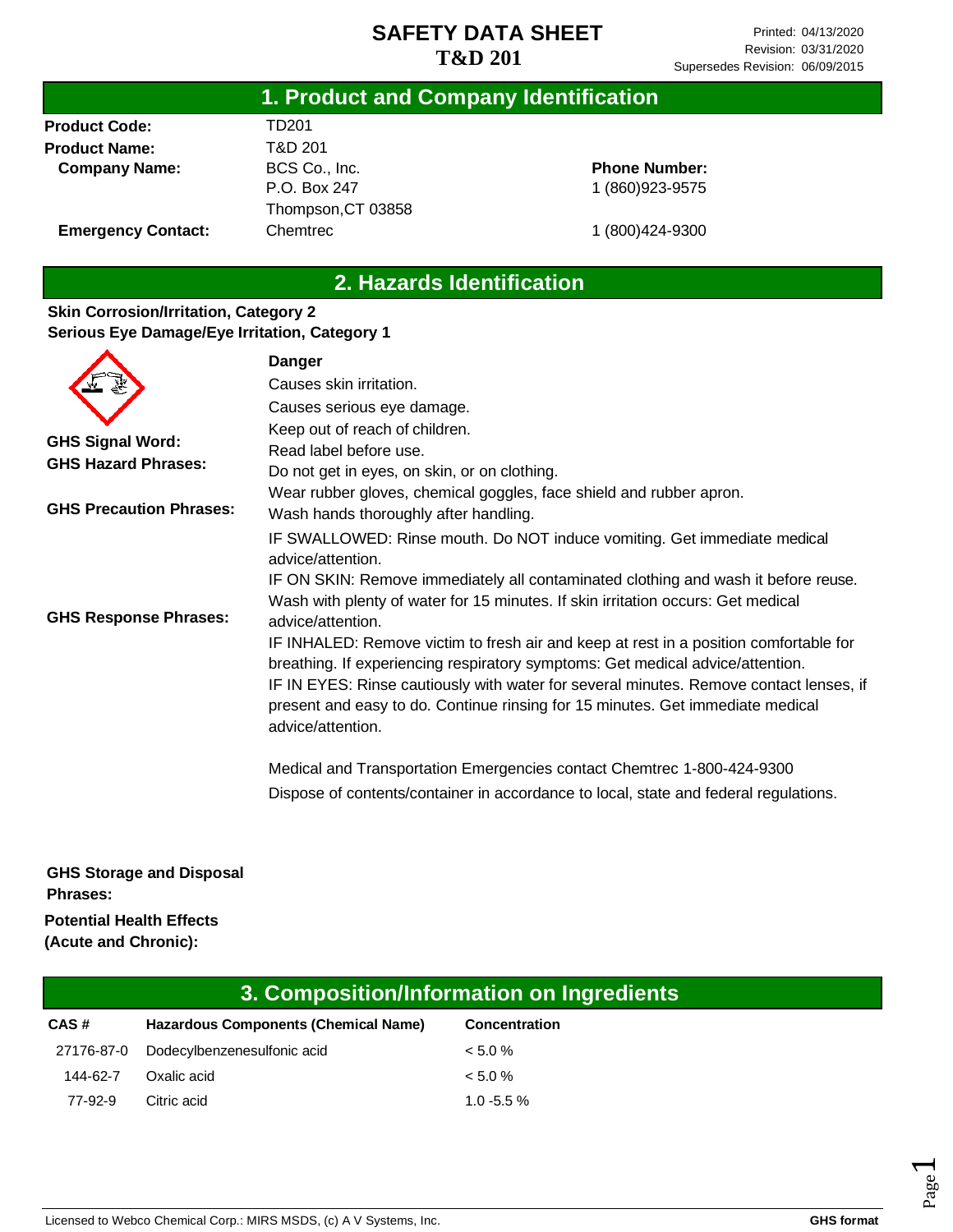|                                                                                                                                       |                                                                                                                                                                                                                                                                                                                                                                                                                                                                                                                                                                     | <b>4. First Aid Measures</b>                  |                                                                                                                                                                                                                                                                   |                     |
|---------------------------------------------------------------------------------------------------------------------------------------|---------------------------------------------------------------------------------------------------------------------------------------------------------------------------------------------------------------------------------------------------------------------------------------------------------------------------------------------------------------------------------------------------------------------------------------------------------------------------------------------------------------------------------------------------------------------|-----------------------------------------------|-------------------------------------------------------------------------------------------------------------------------------------------------------------------------------------------------------------------------------------------------------------------|---------------------|
| <b>Emergency and First Aid</b><br><b>Procedures:</b>                                                                                  | No data available.                                                                                                                                                                                                                                                                                                                                                                                                                                                                                                                                                  |                                               |                                                                                                                                                                                                                                                                   |                     |
| In Case of Inhalation:                                                                                                                | Immediately move victim to fresh air. If experiencing respiratory symptoms: Get<br>immediate medical advice/attention.                                                                                                                                                                                                                                                                                                                                                                                                                                              |                                               |                                                                                                                                                                                                                                                                   |                     |
| In Case of Skin Contact:                                                                                                              | Flush thoroughly with fresh, tepid water for 15 minutes. Discard contaminated clothing<br>and footwear or wash before reuse. If skin irritation occurs: Get medical advice/attention.                                                                                                                                                                                                                                                                                                                                                                               |                                               |                                                                                                                                                                                                                                                                   |                     |
| In Case of Eye Contact:                                                                                                               | Immediately flush eyes with large amounts of fresh, tepid water for at least 15 minutes.<br>Hold eyelids open to ensure complete irrigation of eye and lid tissues. Tilt head to the<br>side and irrigate the eye from the bridge of the nose to the outside of the face. Keep<br>run-off from entering the other eye, mouth or ear. Washing eye within the first few<br>seconds is essential to achieve maximum effectiveness. Remove contact lenses, if<br>present and easy to do. Continue rinsing. If eye irritation persists, get medical<br>advice/attention. |                                               |                                                                                                                                                                                                                                                                   |                     |
| In Case of Ingestion:                                                                                                                 |                                                                                                                                                                                                                                                                                                                                                                                                                                                                                                                                                                     | into the lungs. Get medical advice/attention. | Do not induce vomiting. Rinse mouth with fresh, Tepid water, then immediately drink 4-8<br>oz. or milk or water. Never give anything by mouth to an unconscious person. If<br>vomiting occurs, keep airways open. Keep head lower than hips to prevent aspiration |                     |
|                                                                                                                                       |                                                                                                                                                                                                                                                                                                                                                                                                                                                                                                                                                                     | <b>5. Fire Fighting Measures</b>              |                                                                                                                                                                                                                                                                   |                     |
| <b>Flash Pt:</b>                                                                                                                      | No data.                                                                                                                                                                                                                                                                                                                                                                                                                                                                                                                                                            |                                               |                                                                                                                                                                                                                                                                   |                     |
| <b>Explosive Limits:</b>                                                                                                              | LEL: No data.                                                                                                                                                                                                                                                                                                                                                                                                                                                                                                                                                       |                                               | UEL: No data.                                                                                                                                                                                                                                                     |                     |
| <b>Autoignition Pt:</b>                                                                                                               | No data.                                                                                                                                                                                                                                                                                                                                                                                                                                                                                                                                                            |                                               |                                                                                                                                                                                                                                                                   |                     |
| Suitable Extinguishing Media: Dry chemical, CO2, sand, earth, water spray or regular foam.<br><b>Fire Fighting Instructions:</b>      |                                                                                                                                                                                                                                                                                                                                                                                                                                                                                                                                                                     |                                               | As in any fire, wear a self-contained breathing apparatus in pressure-demand,<br>MSHA/NIOSH (approved or equivalent), and full protective gear.                                                                                                                   |                     |
| <b>Flammable Properties and</b><br>Hazards:                                                                                           | No data available.                                                                                                                                                                                                                                                                                                                                                                                                                                                                                                                                                  |                                               |                                                                                                                                                                                                                                                                   |                     |
|                                                                                                                                       |                                                                                                                                                                                                                                                                                                                                                                                                                                                                                                                                                                     | <b>6. Accidental Release Measures</b>         |                                                                                                                                                                                                                                                                   |                     |
| <b>Protective Precautions,</b><br><b>Protective Equipment and</b><br><b>Emergency Procedures:</b><br><b>Steps To Be Taken In Case</b> | clothing.                                                                                                                                                                                                                                                                                                                                                                                                                                                                                                                                                           |                                               | Rubber or neoprene gloves, Safety glasses, and Wear chemical protective                                                                                                                                                                                           |                     |
| <b>Material Is Released Or</b><br>Spilled:                                                                                            | applicable regulations.                                                                                                                                                                                                                                                                                                                                                                                                                                                                                                                                             |                                               | Absorb spill with inert material (e.g. dry sand or earth), and dispose of in accordance with                                                                                                                                                                      |                     |
|                                                                                                                                       |                                                                                                                                                                                                                                                                                                                                                                                                                                                                                                                                                                     | <b>7. Handling and Storage</b>                |                                                                                                                                                                                                                                                                   |                     |
| <b>Precautions To Be Taken in</b><br>Handling:                                                                                        |                                                                                                                                                                                                                                                                                                                                                                                                                                                                                                                                                                     | For industrial or institutional use only.     |                                                                                                                                                                                                                                                                   |                     |
| <b>Precautions To Be Taken in</b><br>Storing:                                                                                         |                                                                                                                                                                                                                                                                                                                                                                                                                                                                                                                                                                     |                                               | Keep from freezing. Store away from incompatible substances.                                                                                                                                                                                                      |                     |
|                                                                                                                                       |                                                                                                                                                                                                                                                                                                                                                                                                                                                                                                                                                                     | 8. Exposure Controls/Personal Protection      |                                                                                                                                                                                                                                                                   |                     |
| <b>Partial Chemical Name</b><br>CAS#                                                                                                  |                                                                                                                                                                                                                                                                                                                                                                                                                                                                                                                                                                     | <b>OSHA TWA</b>                               | <b>ACGIH TWA</b>                                                                                                                                                                                                                                                  | <b>Other Limits</b> |

No data. No data. PEL: 1 mg/m3 TLV: 1 mg/m3

No data. No data.

STEL: 2 mg/m3

27176-87-0 Dodecylbenzenesulfonic acid

144-62-7 Oxalic acid

77-92-9 Citric acid

No data. No data.

No data.

Page  $\boldsymbol{\sim}$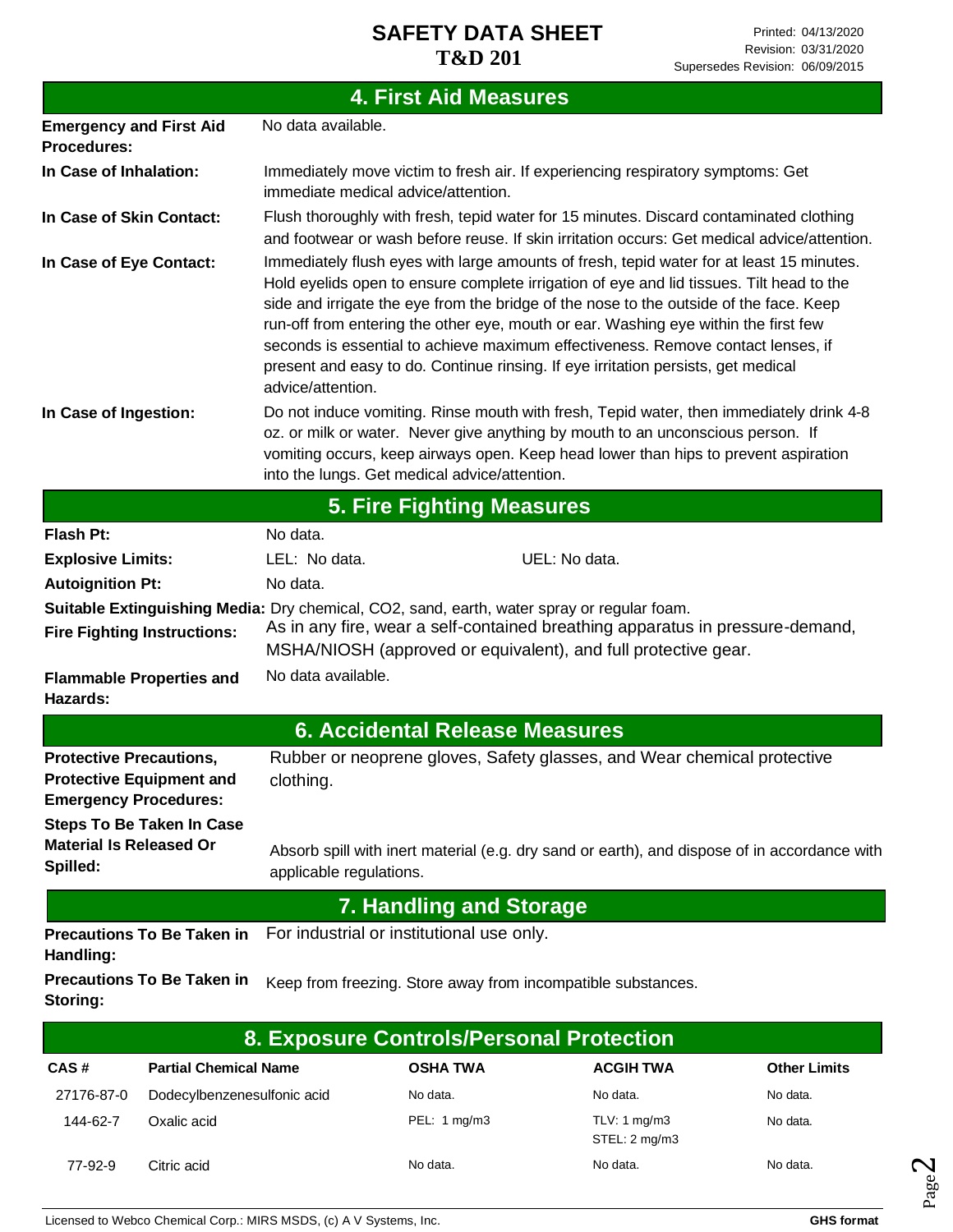A respirator is not needed under normal and intended conditions of product use.

**Respiratory Equipment (Specify Type): Eye Protection: Protective Gloves: Other Protective Clothing: Engineering Controls (Ventilation etc.):**

Safety glasses Rubber or neoprene gloves Wear chemical protective clothing. No data available.

| 9. Physical and Chemical Properties                                 |                                                                                                                                                                                            |  |  |
|---------------------------------------------------------------------|--------------------------------------------------------------------------------------------------------------------------------------------------------------------------------------------|--|--|
| <b>Physical States:</b>                                             | [X] Liquid<br>[ ] Solid<br>[ ] Gas                                                                                                                                                         |  |  |
| <b>Appearance and Odor:</b>                                         | Appearance: Clear colorless Liquid                                                                                                                                                         |  |  |
| <b>Melting Point:</b>                                               | No data.                                                                                                                                                                                   |  |  |
| <b>Boiling Point:</b>                                               | No data.                                                                                                                                                                                   |  |  |
| <b>Autoignition Pt:</b>                                             | No data.                                                                                                                                                                                   |  |  |
| <b>Flash Pt:</b>                                                    | No data.                                                                                                                                                                                   |  |  |
| <b>Explosive Limits:</b>                                            | LEL: No data.<br>UEL: No data.                                                                                                                                                             |  |  |
| Specific Gravity (Water = 1): No data.                              |                                                                                                                                                                                            |  |  |
| Vapor Pressure (vs. Air or<br>$mm Hg$ :                             | No data.                                                                                                                                                                                   |  |  |
| Vapor Density (vs. $Air = 1$ ):                                     | No data.                                                                                                                                                                                   |  |  |
| <b>Evaporation Rate:</b>                                            | No data.                                                                                                                                                                                   |  |  |
| <b>Solubility in Water:</b>                                         | 100                                                                                                                                                                                        |  |  |
| <b>Percent Volatile:</b>                                            | No data.                                                                                                                                                                                   |  |  |
|                                                                     | <b>10. Stability and Reactivity</b>                                                                                                                                                        |  |  |
| Stability:                                                          | Unstable [ ]<br>Stable $[X]$                                                                                                                                                               |  |  |
| <b>Conditions To Avoid -</b><br>Instability:                        | Avoid handling conditions which may allow for leaks and spills of this material. Do not<br>permit personnel to handle this product without proper training and/or protective<br>equipment. |  |  |
| Avoid:                                                              | Incompatibility - Materials To Avoid contact with alkalis and chlorine products. Avoid contact with materials such as<br>aluminum, tin, zinc, and alloys containing these materials        |  |  |
| Hazardous Decomposition Or No data available.<br><b>Byproducts:</b> |                                                                                                                                                                                            |  |  |
| <b>Possibility of Hazardous</b><br><b>Reactions:</b>                | Will occur [ ]<br>Will not occur [X]                                                                                                                                                       |  |  |
| <b>Conditions To Avoid -</b><br><b>Hazardous Reactions:</b>         | No data available.                                                                                                                                                                         |  |  |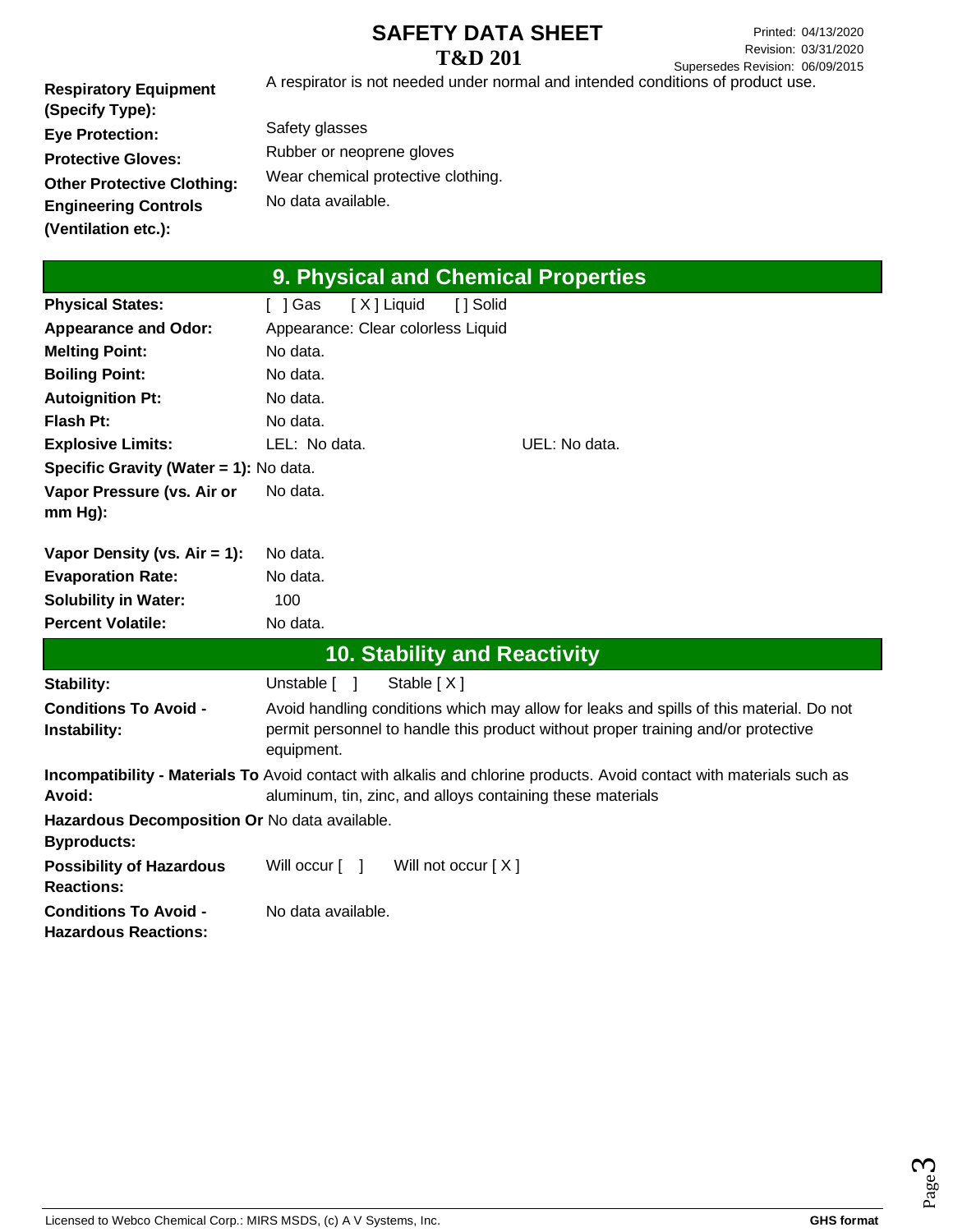|                                                                       |                                                                         | <b>11. Toxicological Information</b>                                                 |                                 |                    |
|-----------------------------------------------------------------------|-------------------------------------------------------------------------|--------------------------------------------------------------------------------------|---------------------------------|--------------------|
| <b>Toxicological Information:</b>                                     |                                                                         | Inhalation, Eye contact, Skin contact, Ingestion                                     |                                 |                    |
| <b>Irritation or Corrosion:</b>                                       | Causes serious eye irritation.<br>Eyes:                                 |                                                                                      |                                 |                    |
|                                                                       | Skin:                                                                   | Causes skin irritation.                                                              |                                 |                    |
|                                                                       | Ingestion: Health injuries are not known or expected under normal use.  |                                                                                      |                                 |                    |
|                                                                       | Inhalation: Health injuries are not known or expected under normal use. |                                                                                      |                                 |                    |
| <b>Symptoms related to</b>                                            | Eyes:                                                                   | Redness, Pain, Corrosion.                                                            |                                 |                    |
| <b>Toxicological</b>                                                  | Skin:                                                                   | Redness, Pain, Corrosion.                                                            |                                 |                    |
| <b>Characteristics:</b>                                               |                                                                         | Ingestion: No symptoms known or expected.                                            |                                 |                    |
|                                                                       | Inhalation: No symptoms known or expected.                              |                                                                                      |                                 |                    |
| Carcinogenicity:                                                      | NTP? No                                                                 | IARC Monographs? No                                                                  | <b>OSHA Regulated? No</b>       |                    |
|                                                                       |                                                                         | <b>12. Ecological Information</b>                                                    |                                 |                    |
| <b>General Ecological</b><br>Information:                             |                                                                         | May be harmful to aquatic life.                                                      |                                 |                    |
|                                                                       |                                                                         | <b>13. Disposal Considerations</b>                                                   |                                 |                    |
| <b>Waste Disposal Method:</b>                                         |                                                                         | Dispose of contents/container in accordance to local, state and federal regulations. |                                 |                    |
|                                                                       |                                                                         | <b>14. Transport Information</b>                                                     |                                 |                    |
| <b>LAND TRANSPORT (US DOT):</b>                                       |                                                                         |                                                                                      |                                 |                    |
|                                                                       |                                                                         |                                                                                      |                                 |                    |
| DOT Proper Shipping Name: Corrosive liquids, n.o.s. ()                |                                                                         |                                                                                      |                                 |                    |
| <b>DOT Hazard Class:</b>                                              | 8                                                                       | <b>CORROSIVE</b>                                                                     |                                 |                    |
| <b>UN/NA Number:</b>                                                  | <b>UN1760</b>                                                           |                                                                                      | <b>Packing Group:</b>           | Ш                  |
|                                                                       | CORROSIVE<br>8                                                          |                                                                                      |                                 |                    |
|                                                                       |                                                                         | <b>15. Regulatory Information</b>                                                    |                                 |                    |
| EPA SARA (Superfund Amendments and Reauthorization Act of 1986) Lists |                                                                         |                                                                                      |                                 |                    |
| CAS#<br>27176-87-0<br>Dodecylbenzenesulfonic acid                     | <b>Hazardous Components (Chemical Name)</b>                             | S. 302 (EHS)<br>No                                                                   | S. 304 RQ<br><b>Yes 1000 LB</b> | S. 313 (TRI)<br>No |

77-92-9 Citric acid No No No